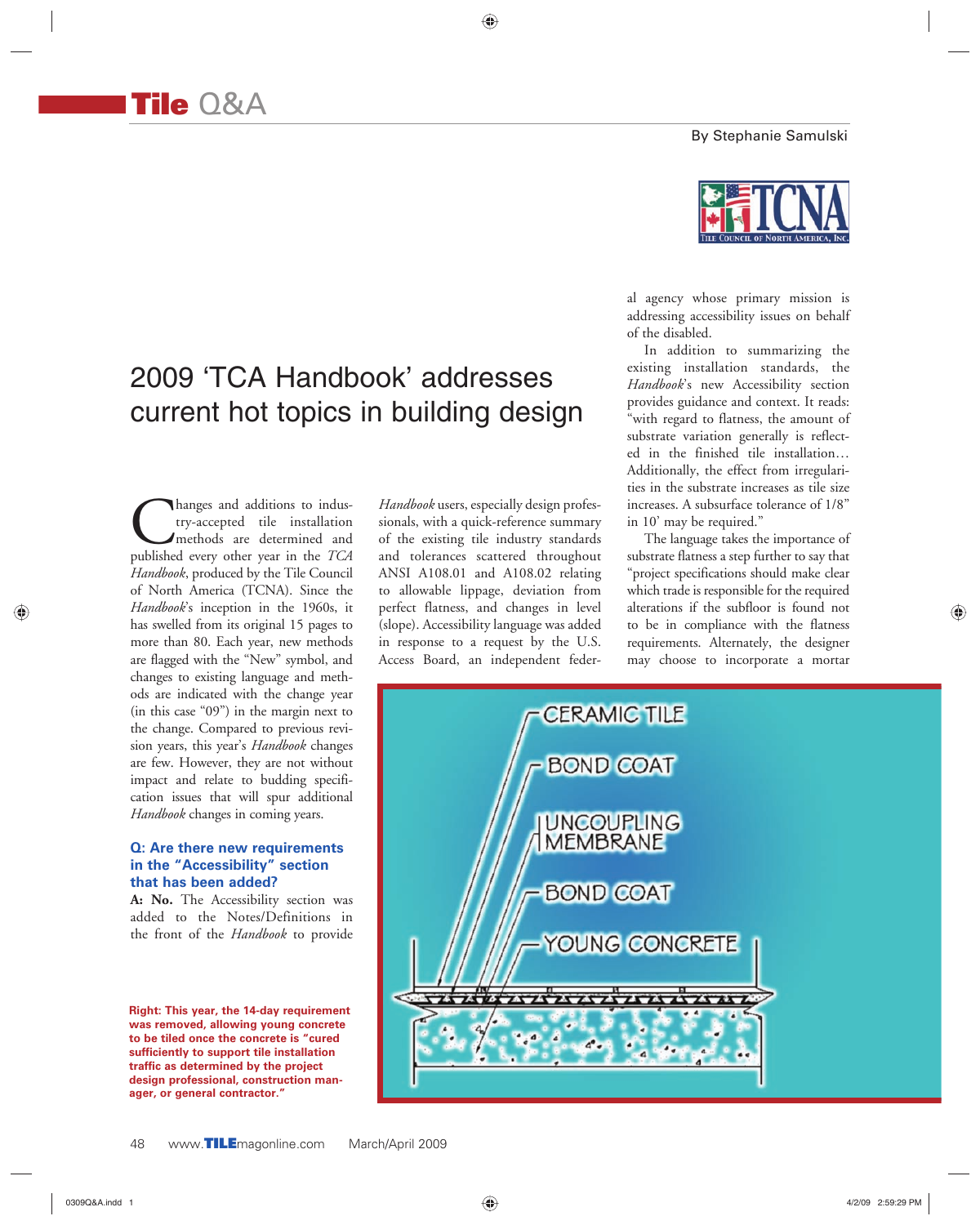⊕

bed method or a pourable underlayment installed by the tile contractor to ensure substrate flatness sufficient to facilitate a flat tile installation." The section also lists specific ways design professionals can minimize lippage and its effects:

1. Specify tile with little or no warpage, especially rectified tile, which is allowed the least warpage per the recently revised ANSI A137.1 standard.

In fast track construction, contractors often ignore the long-standing guideline calling for concrete to be cured a minimum of 28 days before tile is installed.

- 2. Avoid narrow grout joints as wider grout joints provide a more gradual transition minimizing the effects of any lippage.
- 3. If there is any warpage in the tile, avoid specifying patterns where one tile is 50% off-set from another (brick-joint patterns), to avoid the center of one tile lining up with the edge of another.

**Q: How soon can freshly poured concrete be tiled when an uncoupling membrane is used?**

**A: As soon as it can support tile installation traffic.** In fast track construction, contractors often ignore the long-standing guideline calling for concrete to be cured a minimum of 28 days before tile is installed. Cracked and debonded tile sometimes results due to relatively large dimensional changes that take place in new concrete. When method F128 was added to the *Handbook* in 2007, it provided a solution to fast-track construction schedules. However, the new method required that the concrete be cured at least 14 days, a provision the Handbook Committee placed on the new method due to a lack of data showing that an uncoupling membrane could mitigate the dimensional changes and the moisture migration that take place in the first two weeks after concrete is poured.

This year, the 14-day requirement was removed, allowing young concrete to be tiled once the concrete is "cured sufficiently to support tile installation traffic as determined by the project design professional, construction manager, or general contractor." Howard Kenare, a concrete expert from the Portland Cement Association and Construction Technology Laboratories, spoke at the Handbook Conference on behalf of removing the 14-day cure requirement. His presentation illustrated how placement of an uncoupling membrane over fresh concrete causes a redistribution of moisture within a slab that, in turn, relaxes its curling. Kenare also successfully refuted the concern over possible moisture migration issues.

## **Q: What's new with the life cycle analysis in the Handbook center insert?**

**A: In addition to presenting life cycle data, many other aspects of tile and the environment are presented, including how using tile can contribute LEED points on a project.** Since it was commissioned in 2005, the Floor Coverings Comparison of life cycle costs for floor fin-



**Circle 16 on Information Card**

March/April 2009 www.**TILE**magonline.com 49

⊕